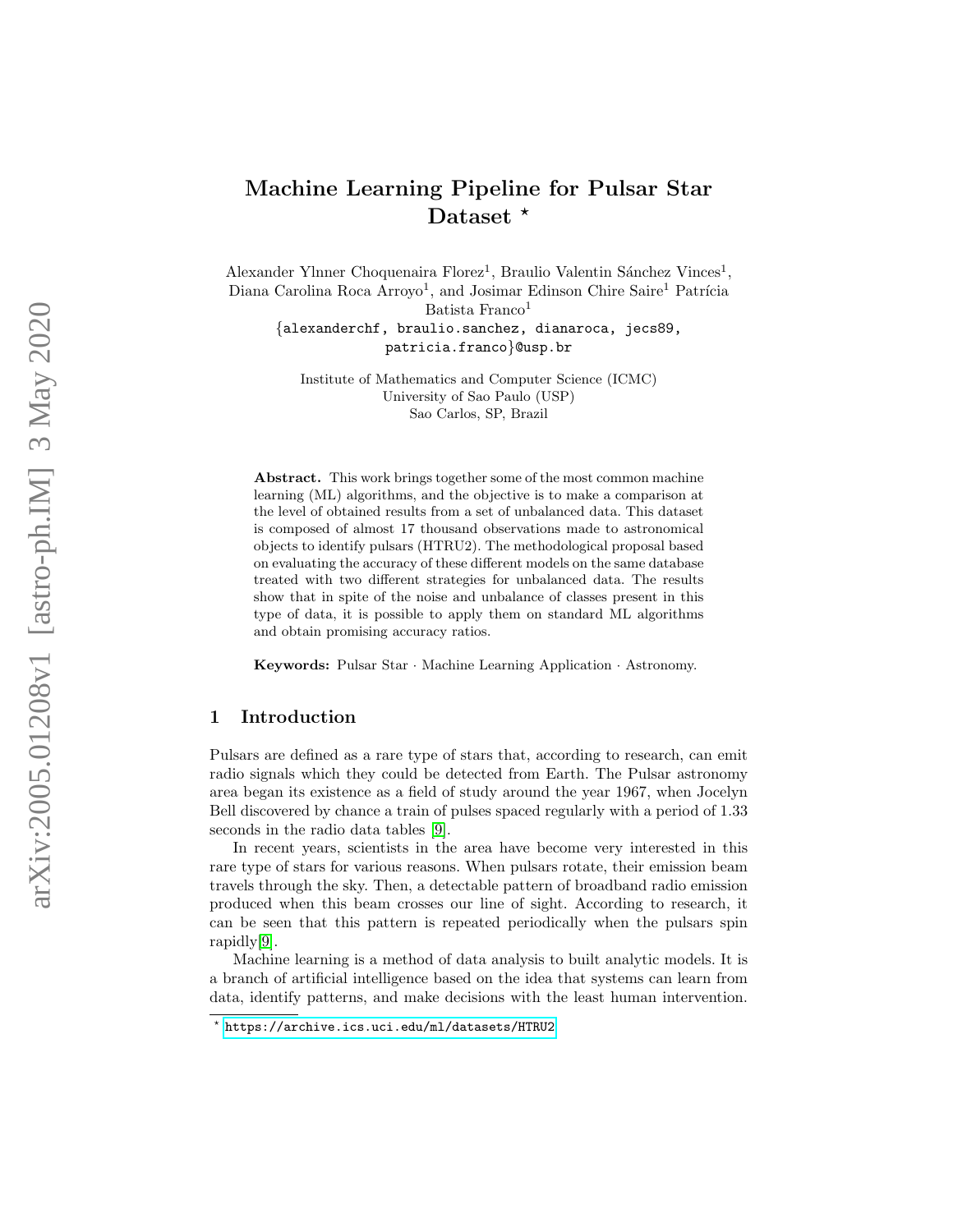#### 2 Authors Suppressed Due to Excessive Length

Also, they can independently modify their behavior based on their own experience. Generally, Machine Learning uses two basics learning paradigm: unsupervised learning and supervised learning. Supervised learning uses labeled data or prior knowledge to estimate the model which represents the data relationship. This work using the supervised learning approach to perform experiments[\[1\]](#page-7-0).

There are many works developed using machine learning techniques for pulsar stars detection  $[8,11]$  $[8,11]$ , to identify credible by pressing candidates from pulsar surveys using an artificial neural network [\[3\]](#page-7-1) and using KNN classifier[\[9\]](#page-8-0), and using image pattern with deep neural nets PICS (Pulsar Image-based Classification System) AI [\[12\]](#page-8-3).

Nowadays, Machine learning tools are used to label pulsar candidates to facilitate rapid analysis automatically. This phenomenon is reduced a binary classification problem. Here the legitimate pulsar examples are a positive minority class, and spurious examples the majority negative class. These examples have all checked by human annotators. Each row lists the variables first, and the class label is the final entry. The class labels used are 0 (negative) and 1 (positive). [\[7\]](#page-8-4)

This paper, organized as follows: Section 2 describes a literature review about methodologies, processes to explore the dataset and get some insight, Section 3, describes the methodology of the proposal. Section 4, describes the experiments and present the results, and Section 5 states the conclusions.

# 2 State of the Art

A subject of significant research in the field of radio astronomy is the discovery of pulsars. Identifying new pulsar signals in observational radio data can be done either via single pulse searches [\[2\]](#page-7-2), or periodicity searches. Graphics selection tools such as REAPER [\[4\]](#page-7-3) and JREAPER [\[5\]](#page-8-5) allow the user to project up to several thousand candidates at a time in scatter diagrams. Scoring algorithms such as PEACE [\[6\]](#page-8-6) have also been developed, combining six numerical candidate quality factors into one formula that produces a subjective ranking where pulsars are expected to found close to the top. There ranking method helped to find 47 new pulsars.

With increasingly sophisticated astronomical instruments, the volumes and rates of this type of data are growing exponentially. This fact requires a focus on artificial intelligence (AI) technologies that can perform the automatic identification of the pulsar candidate to extract large sets of astronomical data. [\[3\]](#page-7-1) Manually created 12 features and trained an artificial neural network of only one hidden layer. In [\[10\]](#page-8-7) proposed Straightforward Pulsar Identification using Neural Networks (SPINN) which designs six features and trains a feed-forward single-hiddenlayer artificial neural network for candidate binary classification, their method contributed to 4 new pulsar discoveries. [\[12\]](#page-8-3) Developed a classification system based on images of pulsars based on the histograms and graphs of the candidates, and training hidden single layer networks, SVM and CNN. They formed an ensemble network combining all the classifiers with logistic regres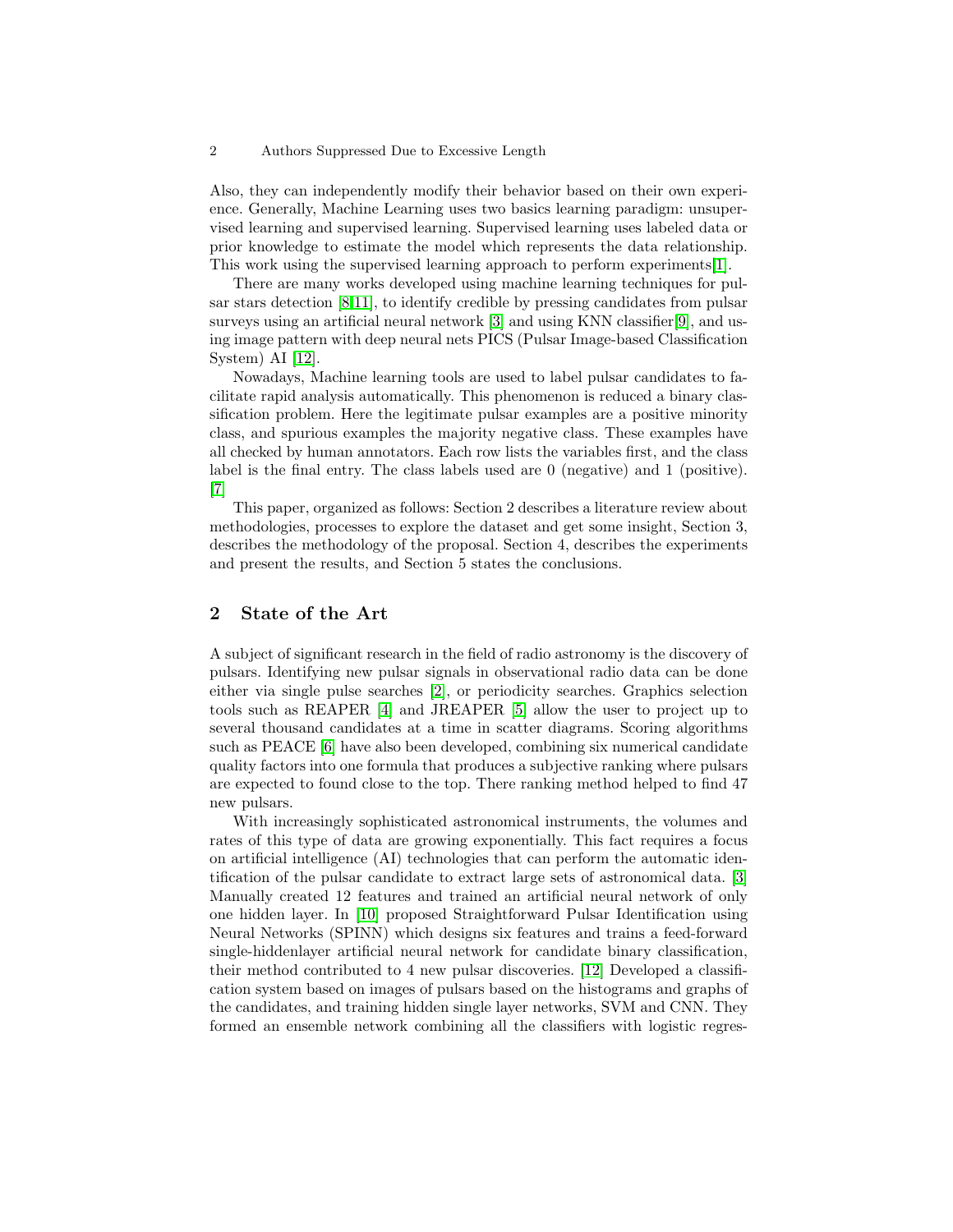sion, although CNN's are powerful in two-dimensional image data, more labeled samples are required for the training of a deep CNN.

In a real scenario, labeling this data is a difficult and expensive process to perform. In the task of selecting candidates for pulsar, the positive samples are very limited because the number of real pulsars discovered is small, and millions of candidates are negative samples.

# 3 Methodology

A diagram of the methodology is:



Fig. 1. Diagram of the methodology

#### 3.1 Data Analysis

Data analysis is performed to see general information about the dataset, the number of items, columns, kind of values (float, string, etc.), missing-values, correlation between features, etc.

### 3.2 Pre-processing

An exploration of dataset is performed to see the distribution of number of items from every target class. This is important because it shows that is an imbalanced dataset. To deal with this, it is performed some techniques of oversampling and undersampling on the original dataset.

### 3.3 Sampling

Sampling is used to choose the training and test set to guarantee the best performance of a machine learning algorithm. It used K-Fold Cross Validation where the dataset is randomly partitioned in k subsamples with the same size. From this k subsamples, one of them used as a testing set, and the other subsamples used as the training set.

### 3.4 Processing

The general process includes a different kind of algorithms. The main objective is to compare the different results.

The main algorithms are:

– Naive Bayes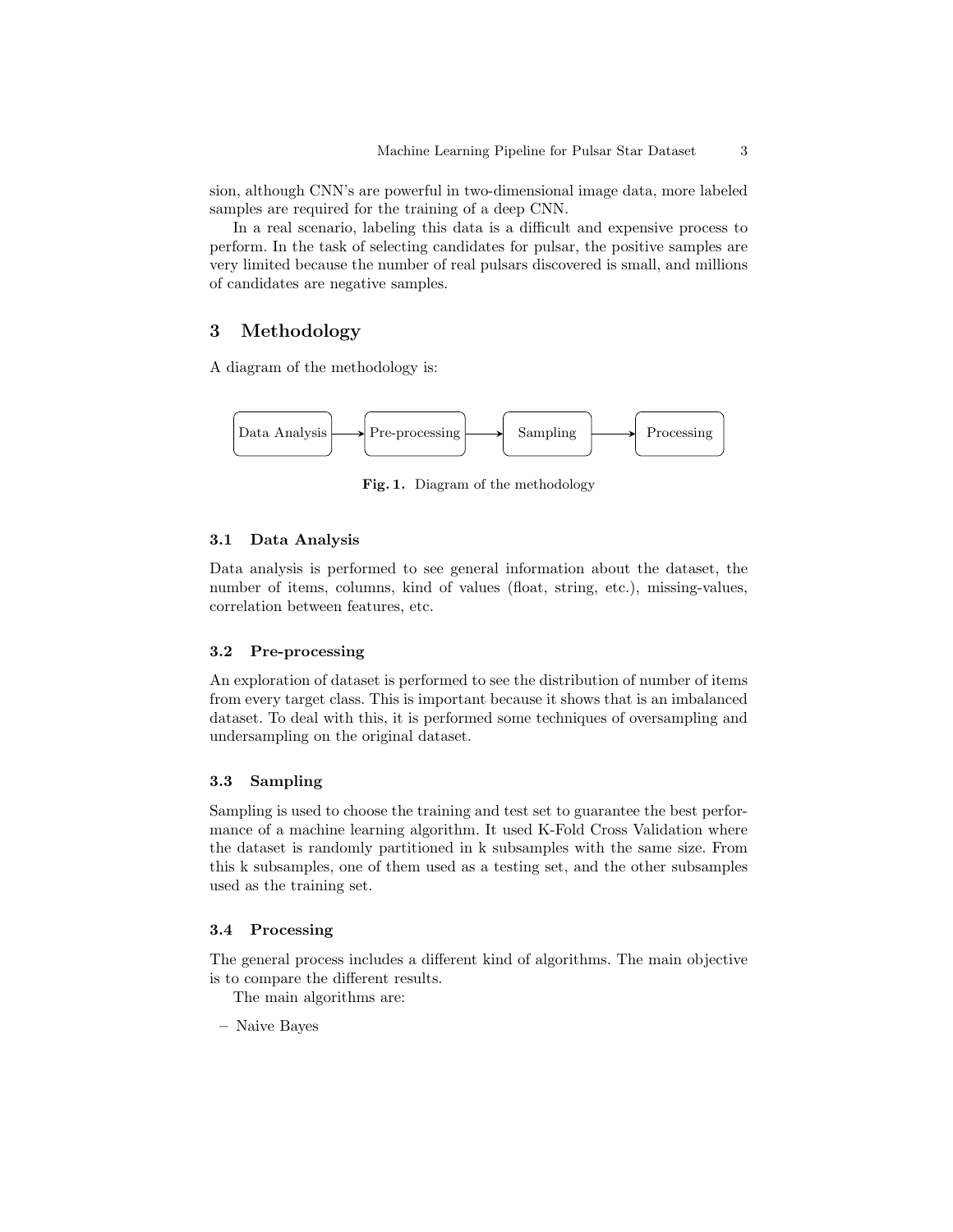- 4 Authors Suppressed Due to Excessive Length
- Logistic Regression
- Decision Tree
- Perceptron
- Multi Layer Perceptron
- Support Vector Machine

Also, it is applied different kinds of ensembles:

- Stacking
- Bagging
- Random Forest

# 4 Experiments and Results

### 4.1 Dataset Description

The dataset used was the HTRU2 that describes a sample of pulsar candidates collected during the Universe Resolution Universe survey. Pulsars are a rare type of neutron star that produces detectable radio emissions here on Earth. The dataset contains 17,898 total examples, of which 1,639 are positive examples, and 16,259 are negative examples. The 16,259 are spurious examples caused by RFI/noise, and 1,639 are real examples of pulsars. Humans annotators checked all examples. In each row, the variables are listed first, and the class label is the final entry. The class labels used are 0 (negative) and 1 (positive), each candidate described by eight continuous variables and a single class variable. The variables contain Mean of the integrated profile; Standard deviation of the integrated profile; Excess kurtosis of the integrated profile; Skewness of the integrated profile; Mean of the DM-SNR curve; Standard deviation of the DMSNR curve; Excess kurtosis of the DM-SNR curve; Skewness of the DM-SNR curve; Class.[\[7\]](#page-8-4)

# 4.2 Experiments Setup

The experiments were performed with three variations of the dataset HTRU2 considering sampling to balance unbalanced class and with Feature Selection using Correlation.

### Experiment 1.

- Dataset 1: original dataset with any modification.
- Dataset 2: use of undersampling to decrease the number of sample of the majority class.
- Dataset 3: use of oversampling to get synthetic data from minority class to balance the dataset.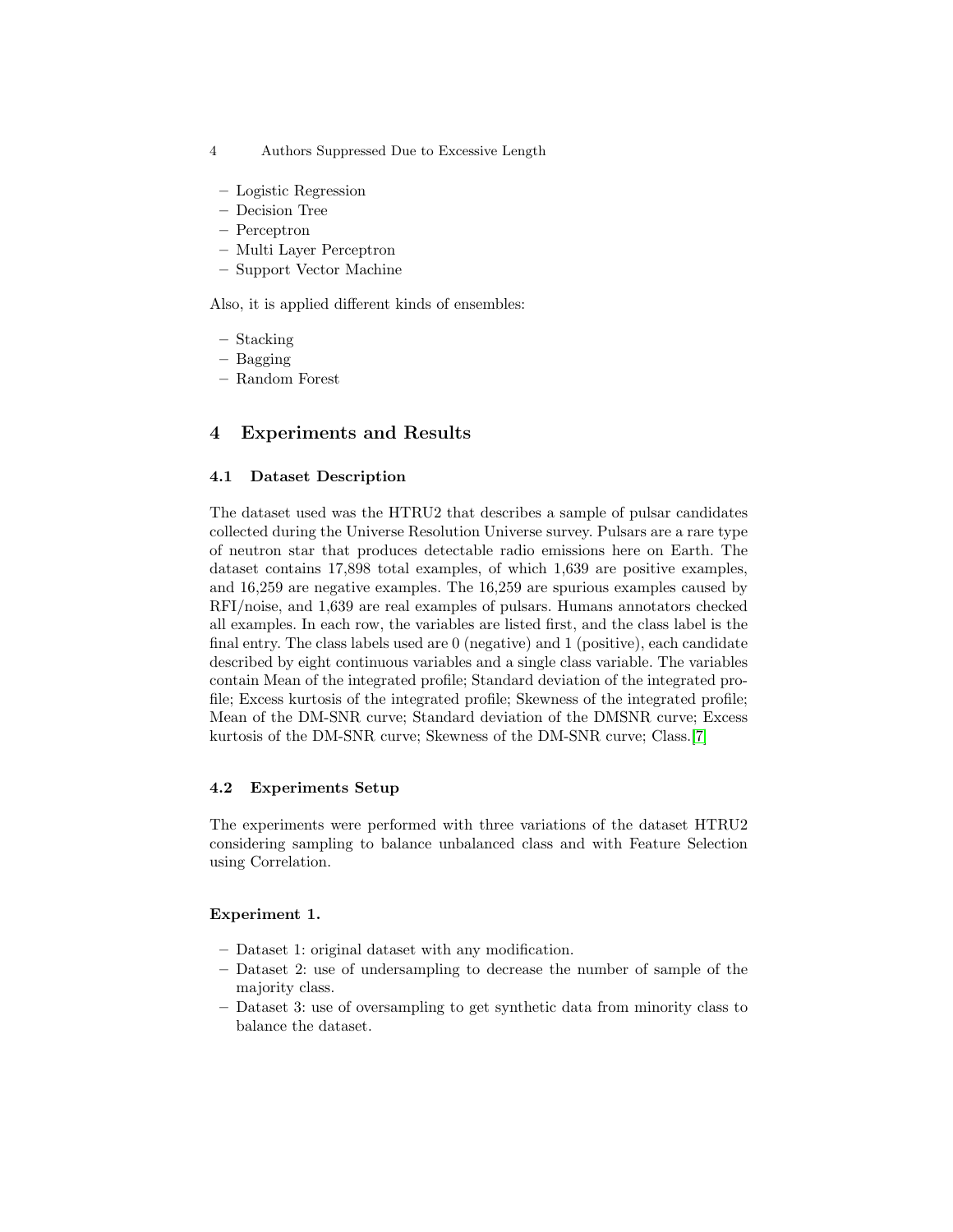|                      |            | Dataset Name Dimensionality Distribution of Classes |
|----------------------|------------|-----------------------------------------------------|
| Dataset1             | (17898, 9) | (1639, 16259)                                       |
| Dataset2             | (3278, 9)  | (1639, 1639)                                        |
| Dataset <sub>3</sub> | (32518, 9) | (16259, 16259)                                      |

Table 1. Dataset Dimensions

A PCA visualization with the three main components of the datasets is presented in Fig. [3](#page-5-0)



Fig. 2. PCA Visualization of Dataset 1, 2, 3

Experiment 2. This experiment is similar to Experiment 1, but considering feature selection, then 6 features are chosen following the correlation proportion between them.

- skewness integrated profile
- excess kurtosis integrated profile
- std dm-snr curve
- mean dm-snr curve
- skewness dm-snr curve
- excess kurtosis dm-snr curve

A PCA visualization with the three main components of the datasets is presented in Fig. [3](#page-5-0)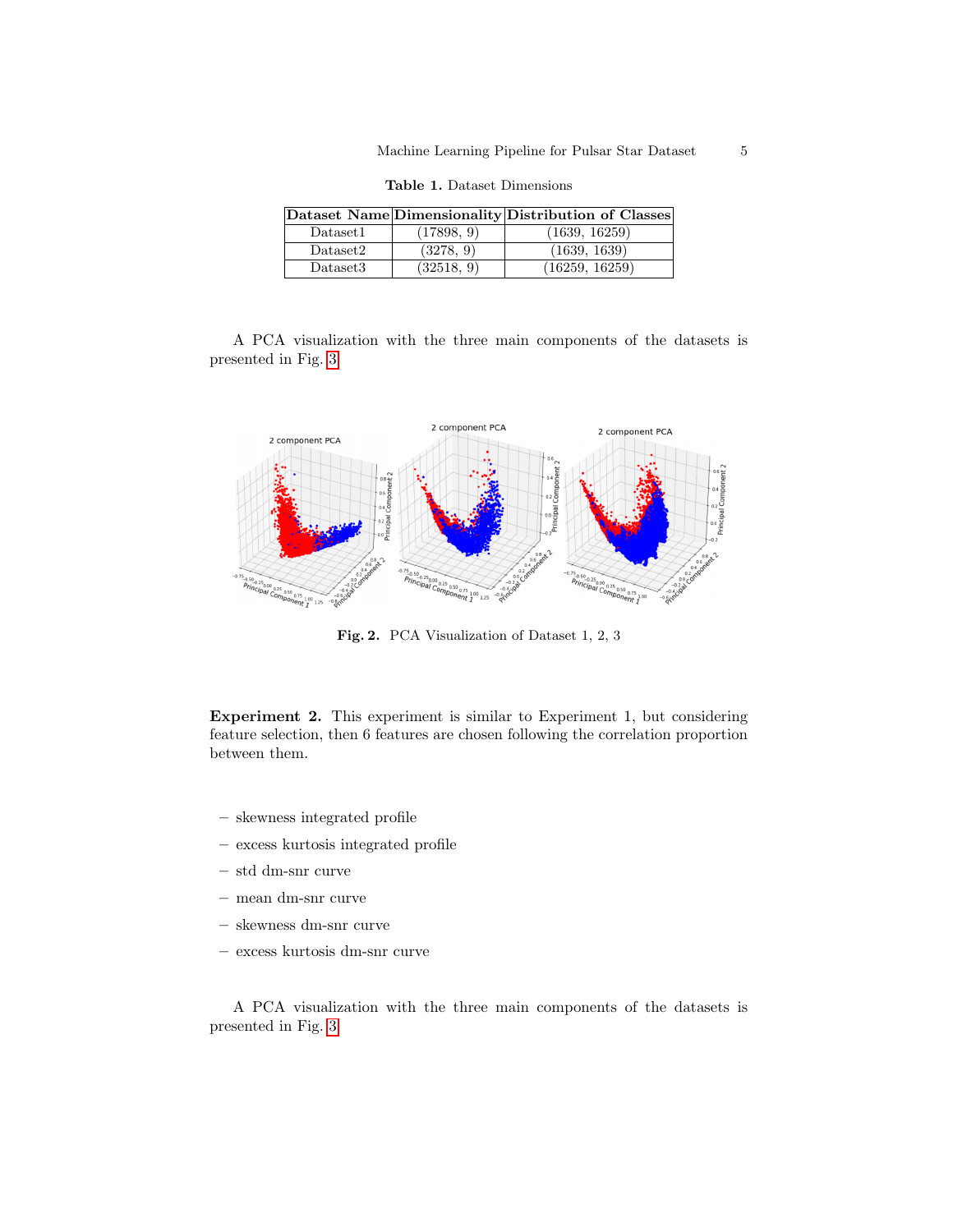#### 6 Authors Suppressed Due to Excessive Length



<span id="page-5-0"></span>Fig. 3. PCA Visualization of Dataset 1, 2, 3

# 4.3 Results

Experiment 1. After to perform the experiments using K-Fold Cross Validation with  $k = 10$  and Accuracy as a measure, the next Tab. [2](#page-5-1) presents the results.

| Model               | Dataset 1          | Dataset 2         | Dataset 3                    |
|---------------------|--------------------|-------------------|------------------------------|
| Gausssian-NB        | $0.95 (+/- 0.02)$  | $0.90 (+/- 0.04)$ | $0.90 (+/- 0.01)$            |
| Logistic-Regression | $0.98 (+/- 0.01)$  | $0.93 (+/- 0.03)$ | $0.94$ (+/- 0.01)            |
| Decision-Tree       | $0.98 (+/- 0.01)$  | $0.93 (+/- 0.04)$ | $0.95 (+/- 0.01)$            |
| Perceptron          | $0.97 (+/- 0.05)$  | $0.90 (+/- 0.10)$ | $0.86 (+/- 0.19)$            |
| MLPClassifier       | $0.97 (+/- 0.01)$  | $0.93$ (+/- 0.03) | $0.92 (+/- 0.01)$            |
| SVC-PolyK           | $0.97 (+/- 0.01)$  | $0.92$ (+/- 0.04) | $0.93 (+/- 0.01)$            |
| SVC-RbfK            | $0.97 (+/- 0.01)$  | $0.92 (+/- 0.04)$ | $0.94 (+/- 0.01)$            |
| $SVC-SigK$          | $0.97 (+/- 0.01)$  | $0.92$ (+/- 0.04) | $0.93 (+/- 0.01)$            |
| Xgboost             | $0.98 (+/- 0.01)$  | $0.95 (+/- 0.03)$ | $\overline{0.95}$ (+/- 0.00) |
| RF                  | $0.97 (+/- 0.01)$  | $0.92$ (+/- 0.03) | $\overline{0.92}$ (+/- 0.01) |
| Bagging             | $0.98 (+/- 0.01)$  | $0.94 (+/- 0.03)$ | $0.97 (+/- 0.01)$            |
| Gradient            | $0.98 (+/- 0.01)$  | $0.94 (+/- 0.04)$ | $0.95 (+/- 0.01)$            |
| Stacking            | $0.97 (+/- 0.003)$ | $0.91$ (+/- 0.02) | $0.96 (+/- 0.002)$           |

<span id="page-5-1"></span>Table 2. Results of Experiments

Following the results of Tab. [2](#page-5-1) it is possible to state there is any benefit with undersampling or oversampling to the performance of classifiers even the two algorithms can spend time and resources, but they are not showing the truth about performance classifiers. The best results are highlight (bold) in Tab. [2](#page-5-1) in column Dataset 1 (5 values), classifiers got the same result. The same criteria for Dataset 2 and 3. But, it is necessary to remember the dataset HTRU2 is an unbalanced dataset, and the interest of classification is for class 1. Considering the previous criterion, a report of the experiments is represented in Tab. [3](#page-6-0) to compare the best with the rest of result classifiers.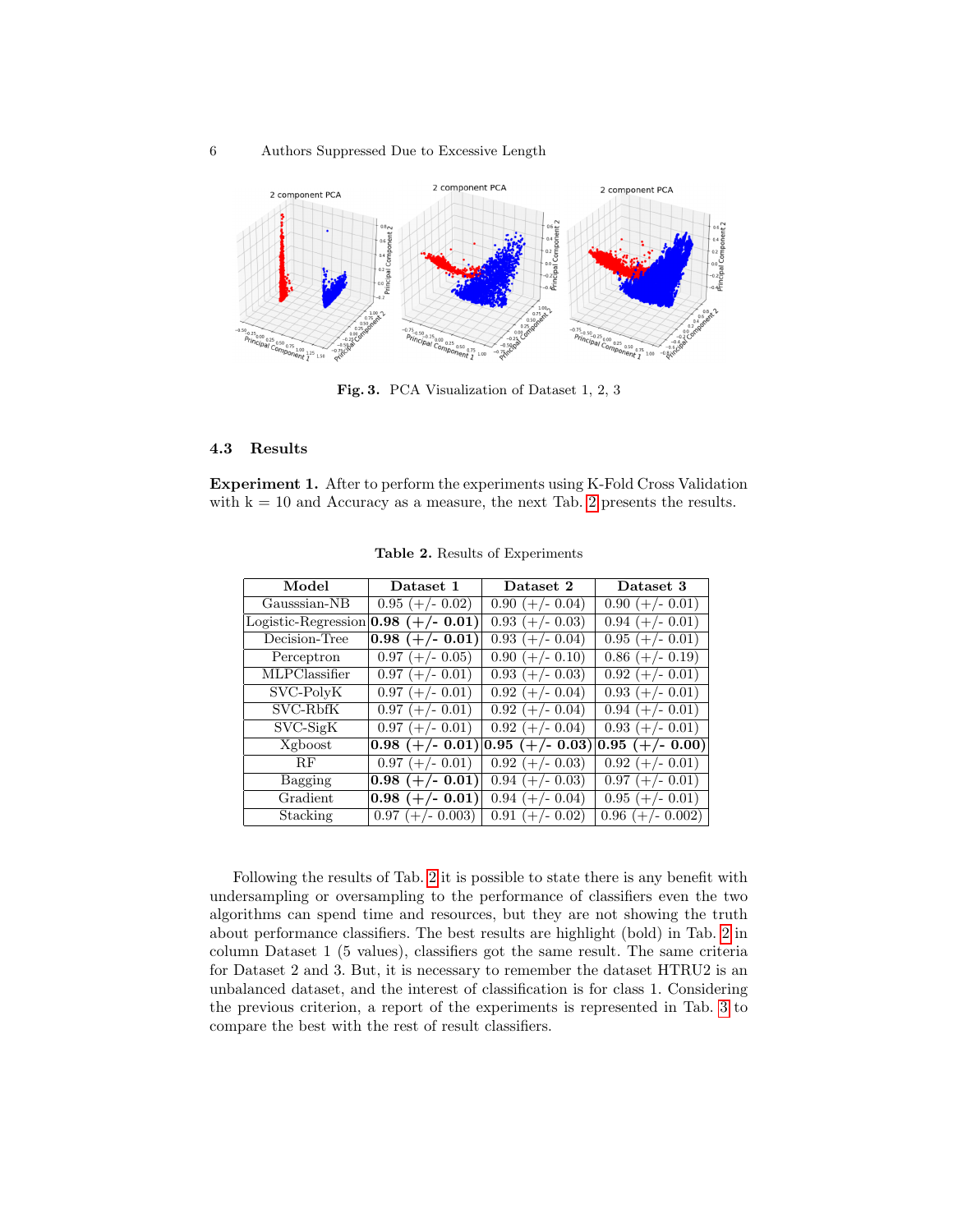| Classifier          | Metric                       |           |      |       |                 | Dataset 1 Dataset 2 Dataset 3 |                      |
|---------------------|------------------------------|-----------|------|-------|-----------------|-------------------------------|----------------------|
|                     |                              | $\cup$    |      |       |                 |                               |                      |
| Logistic Regression | $precision \vert 0.97 \vert$ |           | 0.92 | 10.91 | 0.97            | 0.91                          | 0.97                 |
|                     | recall                       | 0.99      | 0.72 | 0.98  | 0.89            | 0.97                          | 0.91                 |
| Decision Tree       | $precision \,  0.98$         |           | 0.9  | 10.91 | 0.91            | $\vert 0.94 \vert$            | 0.96                 |
|                     | recall                       | 0.99      | 0.84 | 10.92 | 0.91            | 10.961                        | 0.94                 |
| XGboost             | $precision \,  0.98$         |           | 0.91 | 10.92 | 0.95            | $\vert 0.94 \vert$            | 0.97                 |
|                     | recall                       | 0.99      | 0.83 | 0.96  | 0.92            | 10.97                         | 0.93                 |
| Bagging             | $precision \mid 0.98$        |           | 0.9  | 10.91 | 0.95            | 10.97                         | 0.98                 |
|                     | recall                       | 0.99      | 0.82 | 0.96  | 0.91            | 10.981                        | 0.97                 |
| Gradient            | precision 0.98               |           | 0.9  | 0.91  | 0.95            | $\vert 0.93 \vert$            | 0.96                 |
|                     | recall                       | 0.99 0.79 |      |       | $0.96$   $0.91$ |                               | $ 0.96 $ <b>0.93</b> |

<span id="page-6-0"></span>Table 3. Classification Report of Experiments

Then, following the classification report is confirmed the previous idea, classifiers got best results with the Dataset 1 because of the majority class 0 but considering the application of identifying pulsar star is most important to identify class 1. According to results is confirmed a sampling for an unbalanced dataset is necessary for spite of the initial results was the best. Now, considering sampled datasets (Dataset 2, 3) is easy to notice the benefit of sampling and oversample, the minority class got the best results for class 1 (Dataset 3).

Experiment 2. The Tab. [4](#page-6-1) presents results of Experiment 2, a similar situation found here. Classifiers got best results with Dataset 1. But there is a small increment in accuracy metric because of the Feature Selection.

| Model               | Dataset 1                                                                                                                  | Dataset 2                           | Dataset 3                          |
|---------------------|----------------------------------------------------------------------------------------------------------------------------|-------------------------------------|------------------------------------|
| Gausssian-NB        | $0.94 (+/- 0.02)$                                                                                                          | $ 0.90 (+/- 0.05) 0.90 (+/- 0.01)$  |                                    |
| Logistic-Regression | $0.97 (+/- 0.01)$                                                                                                          | $0.92 (+/- 0.05)   0.94 (+/- 0.01)$ |                                    |
| Decision-Tree       | $0.98 (+/- 0.01)$                                                                                                          | $ 0.94 (+/- 0.04) 0.95 (+/- 0.01)$  |                                    |
| Perceptron          | $0.97 (+/- 0.01)$                                                                                                          | $ 0.93 (+/- 0.05) 0.90 (+/- 0.12)$  |                                    |
| MLPClassifier       | $0.96 (+/- 0.01)$                                                                                                          |                                     | $[0.92 (+/- 0.04)]0.92 (+/- 0.01)$ |
| SVC-PolyK           | $0.97 (+/- 0.01)$                                                                                                          | $ 0.90 (+/- 0.05) 0.93 (+/- 0.01)$  |                                    |
| SVC-RbfK            | <b>0.98</b> (+/- <b>0.01</b> ) $\vert 0.92 \, (+/- 0.04) \vert 0.94 \, (+/- 0.01) \vert 0.04 \, (-/- 0.01)$                |                                     |                                    |
| $SVC-SigK$          | $0.97 (+/- 0.01)$ $ 0.90 (+/- 0.05) 0.93 (+/- 0.01)$                                                                       |                                     |                                    |
| Xgboost             | <b>0.98</b> (+/- <b>0.01</b> ) $\vert 0.95 \vert (+/- 0.04) \vert 0.95 \vert (+/- 0.01)$                                   |                                     |                                    |
| RF                  | <b>0.98</b> (+/- <b>0.01</b> ) $\vert 0.94 \vert (+/- 0.04) \vert 0.94 \vert (+/- 0.01) \vert 0.04$                        |                                     |                                    |
| Bagging             | <b>0.98</b> (+/- <b>0.01</b> ) $\vert 0.94 \vert (+/- 0.04) \vert 0.97 \vert (+/- 0.01)$                                   |                                     |                                    |
| Gradient            | <b>0.98</b> (+/- $\overline{0.01}$ ) $\overline{0.94}$ (+/- $\overline{0.04}$ ) $\overline{0.95}$ (+/- $\overline{0.01}$ ) |                                     |                                    |
| Stacking            | $0.97 (+/- 0.00)$ $ 0.92 (+/- 0.02) 0.95 (+/- 0.00) $                                                                      |                                     |                                    |

<span id="page-6-1"></span>Table 4. Results Experiment 2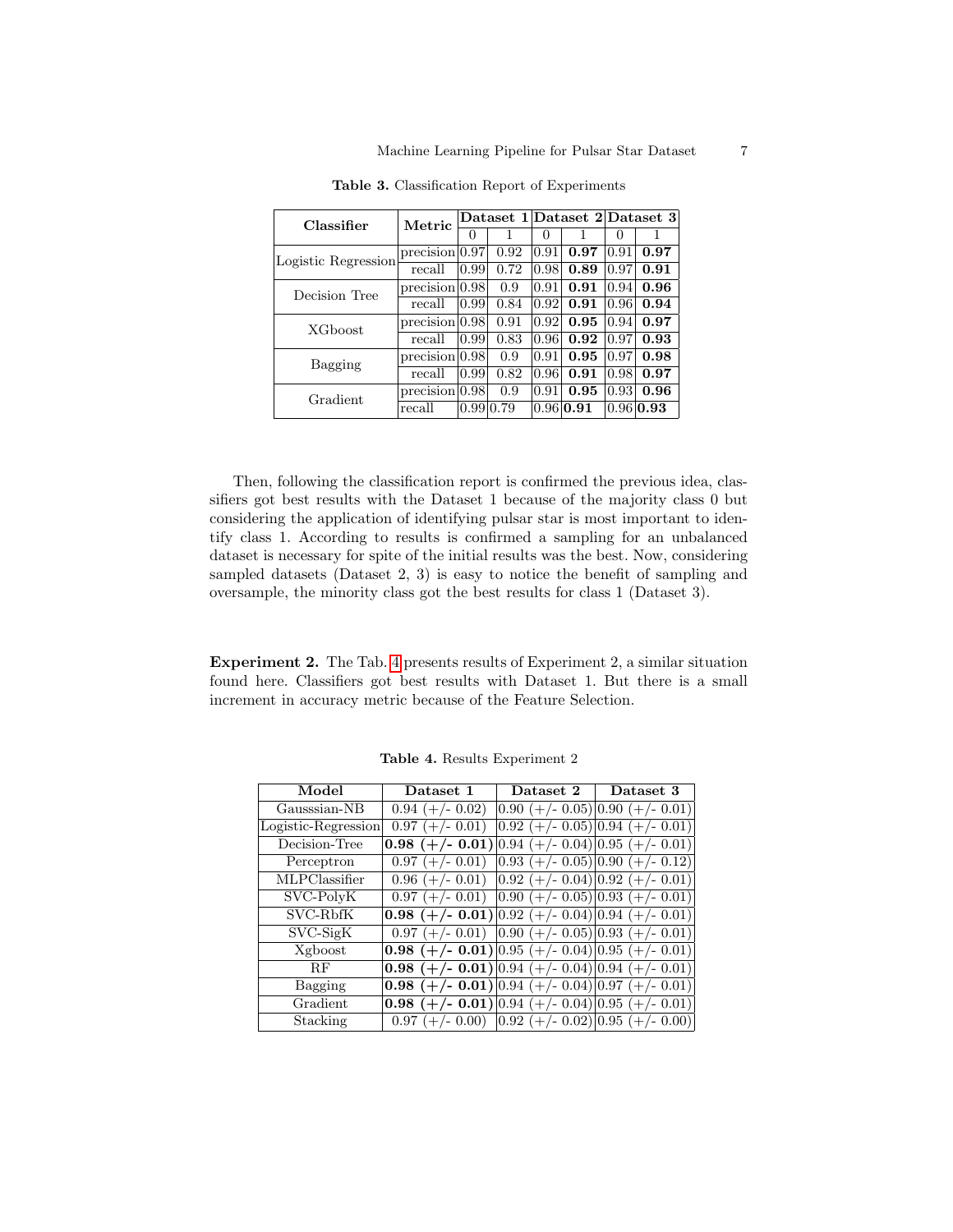#### 8 Authors Suppressed Due to Excessive Length

| Classifier    | Metric         | Dataset 1 Dataset 2 Dataset 3 |      |      |      |          |      |  |
|---------------|----------------|-------------------------------|------|------|------|----------|------|--|
|               |                | $\theta$                      | 1    | 0    |      | $\theta$ | 1    |  |
| Decision-Tree | precision 0.98 |                               | 0.87 | 0.92 | 0.92 | 0.94     | 0.96 |  |
|               | recall         | 0.99                          | 0.84 | 0.93 | 0.92 | 0.96     | 0.94 |  |
| SVC-RbfK      | precision 0.97 |                               | 0.96 | 0.89 | 0.98 | 0.9      | 0.98 |  |
|               | recall         | 1                             | 0.71 | 0.98 | 0.88 | 0.98     | 0.9  |  |
| Xgboost       | precision 0.98 |                               | 0.9  | 0.92 | 0.98 | 0.93     | 0.97 |  |
|               | recall         | 0.99                          | 0.83 | 0.98 | 0.91 | 0.97     | 0.93 |  |
| RF            | precision 0.97 |                               | 0.92 | 0.91 | 0.99 | 0.91     | 0.97 |  |
|               | recall         | 0.99                          | 0.75 | 0.99 | 0.9  | 0.97     | 0.91 |  |
| Bagging       | precision 0.98 |                               | 0.89 | 0.91 | 0.96 | 0.96     | 0.97 |  |
|               | recall         | 0.99                          | 0.81 | 0.96 | 0.9  | 0.97     | 0.96 |  |
| Gradient      | precision 0.98 |                               | 0.9  | 0.92 | 0.97 | 0.94     | 0.96 |  |
|               | recall         | 0.99                          | 0.79 | 0.97 | 0.91 | 0.96     | 0.94 |  |

Table 5. Classification Report on Experiment 2

Considering the previous situation of Experiment 1, it was expected to have a better metric with class 1 for Dataset 2, 3.

# 5 Conclusions

- Pulsar Start Dataset HTRU2 is an unbalanced dataset, this feature influence in the pipeline of Machine Learning to use in the experiments.
- Sampling is necessary to balance minority class and have appropriate training to reduce bias.
- Classifiers can show the best results, but it is necessary to analyze the result for class and choose the importance class for the application.

### References

- <span id="page-7-0"></span>1. Alpaydin, E.: Introduction to machine learning. Cambridge, Mass. : MIT Press, c2010., 2 edn. (2010)
- <span id="page-7-2"></span>2. Cordes, J.M., McLaughlin, M.A.: Searches for fast radio transients. The Astrophysical Journal 596(2), 1142–1154 (oct 2003). [https://doi.org/10.1086/378231,](https://doi.org/10.1086/378231) <https://doi.org/10.1086%2F378231>
- <span id="page-7-1"></span>3. Eatough, R.P., Molkenthin, N., Kramer, M., Noutsos, A., Keith, M.J., Stappers, B.W., Lyne, A.G.: Selection of radio pulsar candidates using artificial neural networks. Monthly Notices of the Royal Astronomical Society  $407(4)$ , 2443–2450 (07 2010). [https://doi.org/10.1111/j.1365-2966.2010.17082.x,](https://doi.org/10.1111/j.1365-2966.2010.17082.x) [https://doi.org/](https://doi.org/10.1111/j.1365-2966.2010.17082.x) [10.1111/j.1365-2966.2010.17082.x](https://doi.org/10.1111/j.1365-2966.2010.17082.x)
- <span id="page-7-3"></span>4. Faulkner, A.J., Stairs, I.H., Kramer, M., Lyne, A.G., Hobbs, G., Possenti, A., Lorimer, D.R., Manchester, R.N., McLaughlin, M.A., D'Amico, N., Camilo, F., Burgay, M.: The Parkes Multibeam Pulsar Survey V. Finding binary and millisecond pulsars. Monthly Notices of the Royal Astronomical Society 355(1), 147–158 (11 2004). [https://doi.org/10.1111/j.1365-2966.2004.08310.x,](https://doi.org/10.1111/j.1365-2966.2004.08310.x) [https://doi.org/](https://doi.org/10.1111/j.1365-2966.2004.08310.x) [10.1111/j.1365-2966.2004.08310.x](https://doi.org/10.1111/j.1365-2966.2004.08310.x)